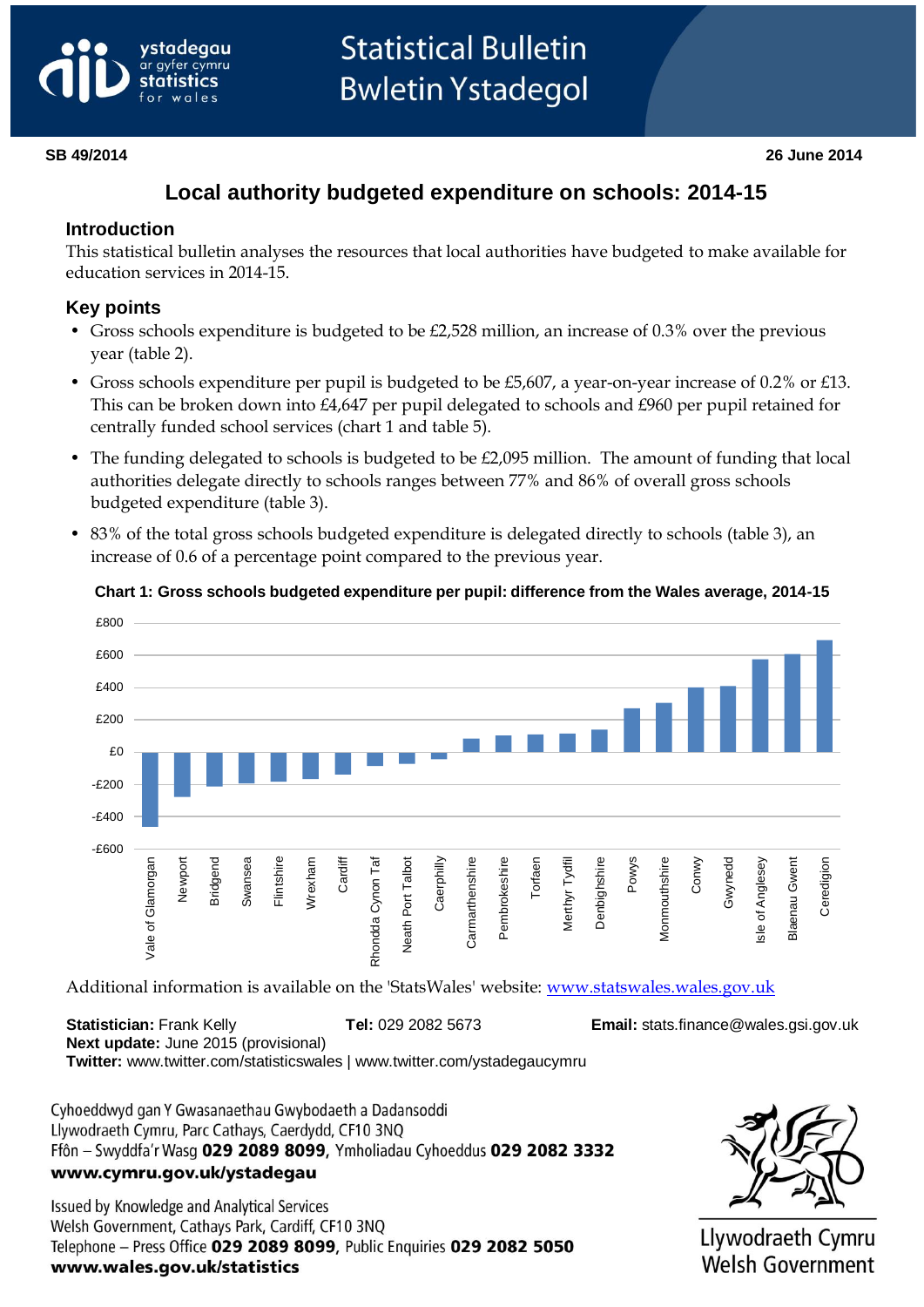Net revenue expenditure is the amount of expenditure which is supported by council tax and general support from central government, plus (or minus) any appropriations from (or to) financial reserves.

Table 1 shows Caerphilly has the largest percentage increase in education net revenue expenditure at 1.4% whilst Neath Port Talbot has the largest decrease of 2.9%.

|  | Table 1: Budgeted net revenue expenditure on education (a) |  |  |  |
|--|------------------------------------------------------------|--|--|--|
|--|------------------------------------------------------------|--|--|--|

|                          |           |           |           |            | £ thousand    |
|--------------------------|-----------|-----------|-----------|------------|---------------|
|                          |           |           |           |            | 2014-15       |
|                          |           |           | Change in |            | Indicator     |
|                          |           |           | 2014-15   |            | based         |
|                          |           |           | over      | Percentage | assessment    |
|                          | 2013-14   | 2014-15   | 2013-14   | change     | $(IBA)$ $(b)$ |
| Isle of Anglesey         | 49,407    | 48,993    | $-414$    | $-0.8$     | 52,413        |
| Gwynedd                  | 89,826    | 89,251    | $-575$    | $-0.6$     | 92,197        |
| Conwy                    | 82,286    | 82,022    | $-264$    | $-0.3$     | 79,906        |
| Denbighshire             | 77,900    | 77,417    | $-483$    | $-0.6$     | 75,827        |
| Flintshire               | 110,107   | 109,623   | $-484$    | $-0.4$     | 111,808       |
| Wrexham                  | 92,906    | 93,032    | 126       | 0.1        | 94,634        |
| Powys                    | 100,249   | 97,588    | $-2,661$  | $-2.7$     | 99,820        |
| Ceredigion               | 54,583    | 53,057    | $-1,526$  | $-2.8$     | 53,833        |
| Pembrokeshire            | 90.603    | 88,593    | $-2,010$  | $-2.2$     | 93,088        |
| Carmarthenshire          | 137,448   | 136,193   | $-1,256$  | $-0.9$     | 138,601       |
| Swansea                  | 159,822   | 158,419   | $-1,403$  | $-0.9$     | 164,591       |
| <b>Neath Port Talbot</b> | 99,788    | 96,849    | $-2,939$  | $-2.9$     | 102,513       |
| <b>Bridgend</b>          | 109,191   | 106,922   | $-2,269$  | $-2.1$     | 103,645       |
| Vale of Glamorgan        | 96,725    | 96,191    | $-534$    | $-0.6$     | 95,826        |
| Cardiff                  | 237,998   | 236,928   | $-1,070$  | $-0.4$     | 231,477       |
| Rhondda Cynon Taf        | 192,916   | 190,611   | $-2,305$  | $-1.2$     | 183,901       |
| Merthyr Tydfil           | 46,492    | 45,269    | $-1,224$  | $-2.6$     | 43,608        |
| Caerphilly               | 134,567   | 136,403   | 1,836     | 1.4        | 140,302       |
| <b>Blaenau Gwent</b>     | 52,647    | 51,434    | $-1,213$  | $-2.3$     | 50,504        |
| Torfaen                  | 71,636    | 71,429    | $-207$    | $-0.3$     | 71,936        |
| Monmouthshire            | 57,695    | 57,698    | 3         | 0.0        | 59,635        |
| Newport                  | 103,441   | 102,653   | $-788$    | $-0.8$     | 112,463       |
| <b>Wales</b>             | 2,248,234 | 2,226,575 | $-21,659$ | $-1.0$     | 2,252,529     |

Source: RA/Section 52 education budget statements

(a) The figures are on a 'net' basis, i.e. excluding grant for post-16 provision in schools and other expenditure funded by specific government grants.

(b) The indicator based assessments (IBAs) are not intended as spending targets. Local authorities set their own spending priorities under the Welsh revenue support grant distribution system.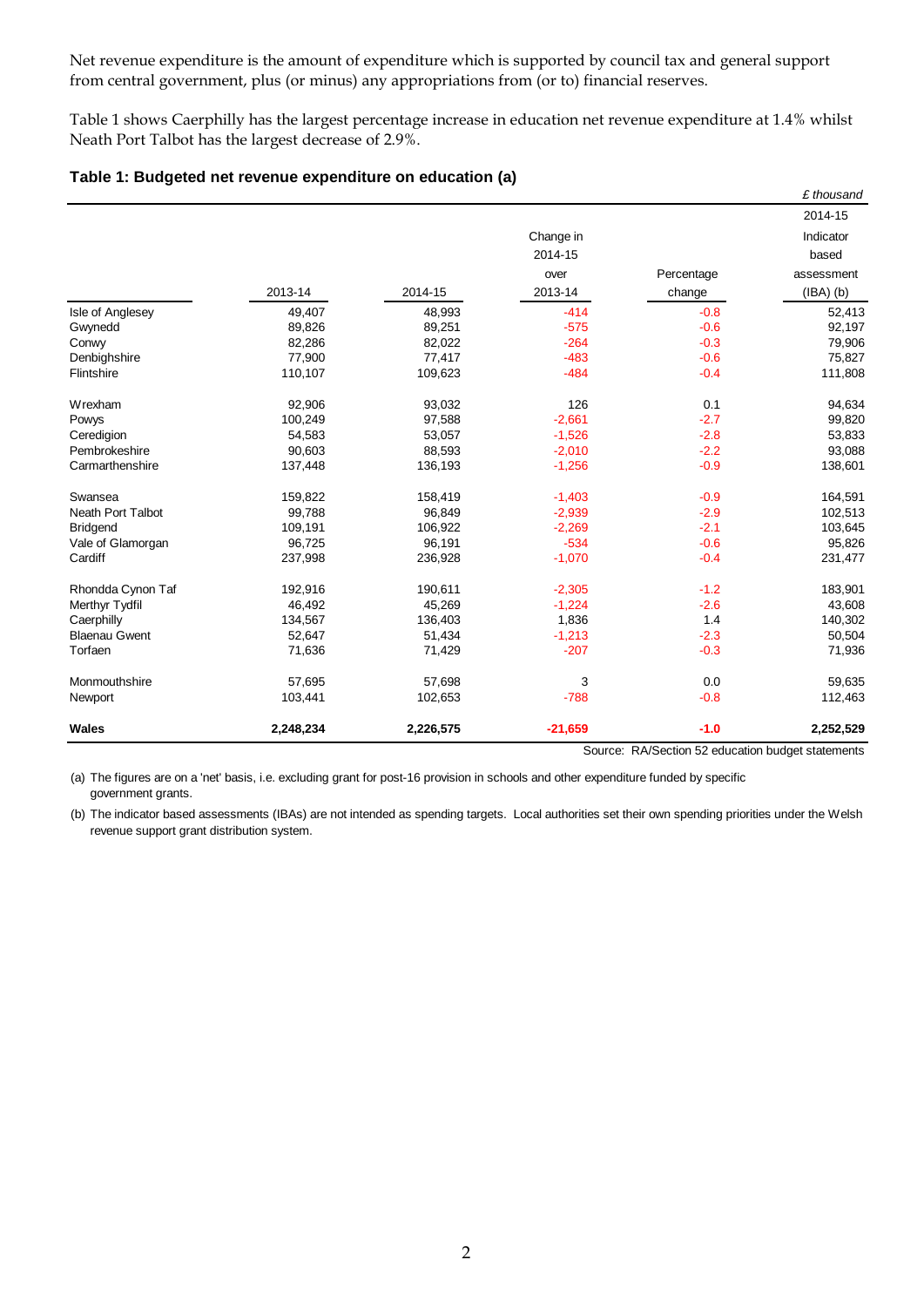Table 2 shows that Isle of Anglesey has the largest increase of 2.6% in gross schools expenditure with Powys having the largest decrease at 2.5%.

#### **Table 2: Schools budgeted expenditure (a)**

| Caerphilly                          | 150,185                                | 153,474            | 3,290       | 2.2        |  |  |  |  |
|-------------------------------------|----------------------------------------|--------------------|-------------|------------|--|--|--|--|
| Merthyr Tydfil                      | 49,318                                 | 48,634             | $-684$      | $-1.4$     |  |  |  |  |
| Rhondda Cynon Taf                   | 217,120                                | 215,143            | $-1,976$    | $-0.9$     |  |  |  |  |
| Cardiff                             | 270,134                                | 273,404            | 3,269       | 1.2        |  |  |  |  |
| Vale of Glamorgan                   | 109,067                                | 109,520            | 453         | 0.4        |  |  |  |  |
| <b>Bridgend</b>                     | 121,823                                | 121,794            | $-29$       | 0.0        |  |  |  |  |
| Swansea<br><b>Neath Port Talbot</b> | 179,951<br>107,628                     | 182,058<br>107,674 | 2,107<br>47 | 1.2<br>0.0 |  |  |  |  |
| Carmarthenshire                     | 152,944                                | 152,757            | $-187$      | $-0.1$     |  |  |  |  |
| Pembrokeshire                       | 101,872                                | 101,065            | $-807$      | $-0.8$     |  |  |  |  |
| Ceredigion                          | 60,900                                 | 59,589             | $-1,311$    | $-2.2$     |  |  |  |  |
| Powys                               | 111,545                                | 108,762            | $-2,783$    | $-2.5$     |  |  |  |  |
| Wrexham                             | 101,305                                | 101,281            | $-23$       | 0.0        |  |  |  |  |
| Flintshire                          | 123,751                                | 124,369            | 618         | 0.5        |  |  |  |  |
| Denbighshire                        | 86,644                                 | 87,611             | 967         | 1.1        |  |  |  |  |
| Conwy                               | 92,782                                 | 92,957             | 176         | 0.2        |  |  |  |  |
| Isle of Anglesey<br>Gwynedd         | 55,851 (r)<br>99,065                   | 57,325<br>99,079   | 1,474<br>14 | 2.6<br>0.0 |  |  |  |  |
|                                     | 2013-14                                | 2014-15            | 2013-14     | change     |  |  |  |  |
|                                     |                                        |                    | over        | Percentage |  |  |  |  |
|                                     |                                        |                    | 2014-15     |            |  |  |  |  |
|                                     |                                        |                    | Change in   |            |  |  |  |  |
|                                     | Gross schools budgeted expenditure (b) |                    |             |            |  |  |  |  |
|                                     |                                        |                    |             | £ thousand |  |  |  |  |

(a) Covers all elements of LEA spending that relate to school provision, i.e. school budget plus the LEA budget, including central administration of the LEA, less spending on home to college transport and further education and training for young persons and adults. The figures include the cost of educating pupils with statements of special educational needs who are educated out of county.

(b) Figures are on a 'gross' basis, i.e. including funding from all sources.

(r) Revised.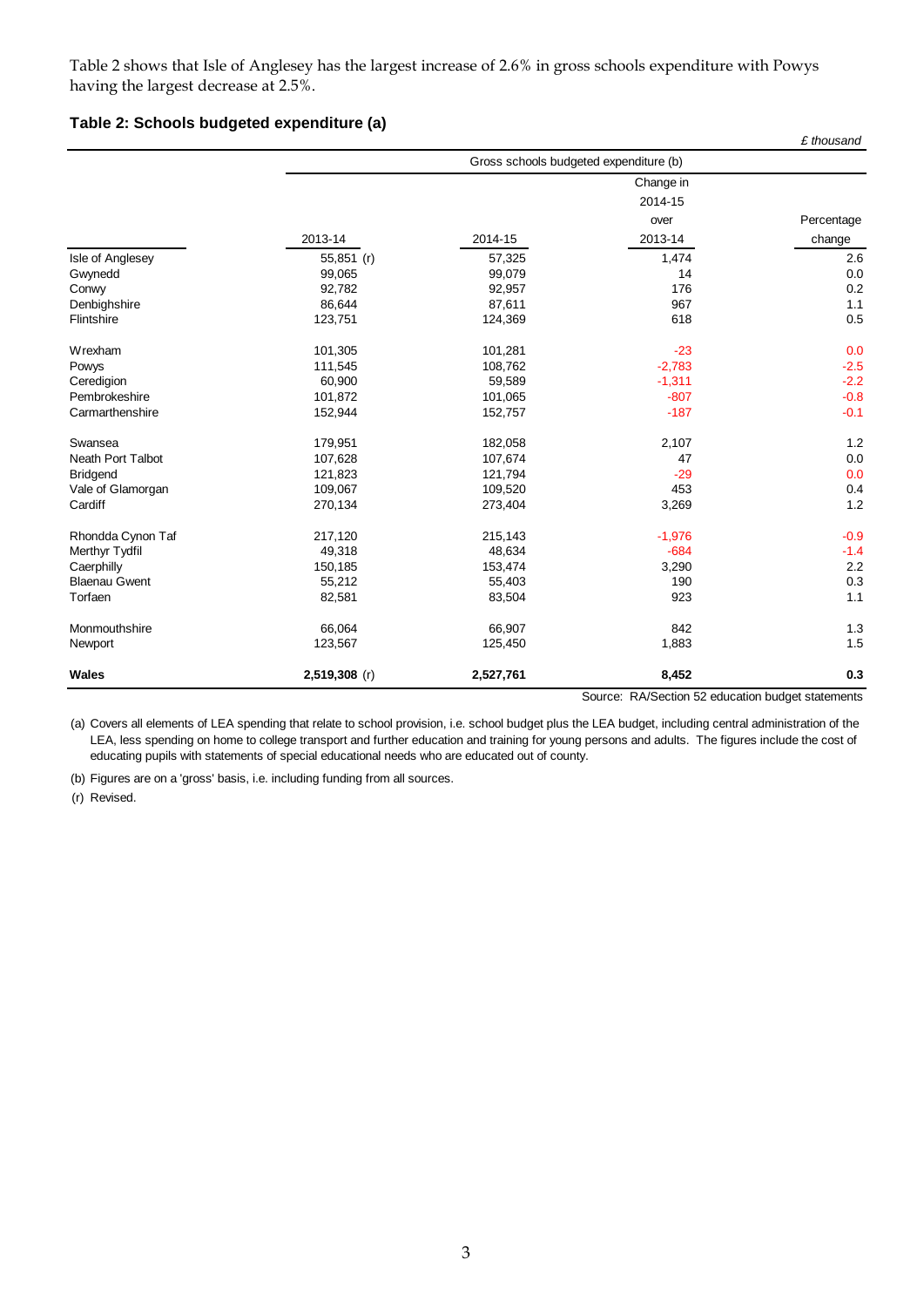Table 3 shows delegated schools budgets increased by 1.1% compared with the previous year. Cardiff has the highest percentage increase at 3.2%. The Vale of Glamorgan has the highest delegation rate at 85.9% and Powys has the lowest at 76.8% mainly due to high home to school transport costs which cannot be delegated.

*£ thousand*

#### **Table 3: Delegated School Budget**

|                          |           |           | Delegated schools budget (a) |            |            |
|--------------------------|-----------|-----------|------------------------------|------------|------------|
|                          |           |           | Change in                    |            |            |
|                          |           |           | 2014-15                      |            | Delegation |
|                          |           |           | over                         | Percentage | Rate (b)   |
|                          | 2013-14   | 2014-15   | 2013-14                      | change     | 2014-15    |
| Isle of Anglesey         | 45,748    | 46,905    | 1,157                        | 2.5        | 81.8%      |
| Gwynedd                  | 81,483    | 82,178    | 695                          | 0.9        | 82.9%      |
| Conwy                    | 76,039    | 77,701    | 1,662                        | 2.2        | 83.6%      |
| Denbighshire             | 73,247    | 74,719    | 1,472                        | 2.0        | 85.3%      |
| Flintshire               | 99,693    | 101,087   | 1,394                        | 1.4        | 81.3%      |
| Wrexham                  | 83,605    | 85,586    | 1,982                        | 2.4        | 84.5%      |
| Powys                    | 86,823    | 83,523    | $-3,300$                     | $-3.8$     | 76.8%      |
| Ceredigion               | 48,231    | 46,924    | $-1,306$                     | $-2.7$     | 78.7%      |
| Pembrokeshire            | 85,228    | 85,647    | 419                          | 0.5        | 84.7%      |
| Carmarthenshire          | 125,360   | 127,705   | 2,344                        | 1.9        | 83.6%      |
| Swansea                  | 149,234   | 151,220   | 1,986                        | 1.3        | 83.1%      |
| <b>Neath Port Talbot</b> | 88,456    | 89,587    | 1,131                        | 1.3        | 83.2%      |
| <b>Bridgend</b>          | 99,435    | 100,149   | 714                          | 0.7        | 82.2%      |
| Vale of Glamorgan        | 91,956    | 94,060    | 2,104                        | 2.3        | 85.9%      |
| Cardiff                  | 226,872   | 234,147   | 7,275                        | 3.2        | 85.6%      |
| Rhondda Cynon Taf        | 179,925   | 178,101   | $-1,824$                     | $-1.0$     | 82.8%      |
| Merthyr Tydfil           | 41,910    | 41,409    | $-501$                       | $-1.2$     | 85.1%      |
| Caerphilly               | 122,537   | 123,362   | 825                          | 0.7        | 80.4%      |
| <b>Blaenau Gwent</b>     | 46,308    | 47,294    | 986                          | 2.1        | 85.4%      |
| Torfaen                  | 66,144    | 66,948    | 804                          | 1.2        | 80.2%      |
| Monmouthshire            | 53,348    | 53,774    | 426                          | 0.8        | 80.4%      |
| Newport                  | 100,387   | 103,066   | 2,679                        | 2.7        | 82.2%      |
| Wales                    | 2,071,968 | 2,095,091 | 23,123                       | 1.1        | 82.9%      |

(a) Figures are on a 'gross' basis, i.e. including funding from all sources.

(b) The delegation rate is calculated by dividing the amounts delegated to schools by the gross schools budgeted expenditure. Delegation rates will vary based on the services provided centrally by local authorities.



#### **Chart 2: Delegation rates: percentage point difference from the Wales average, 2014-15**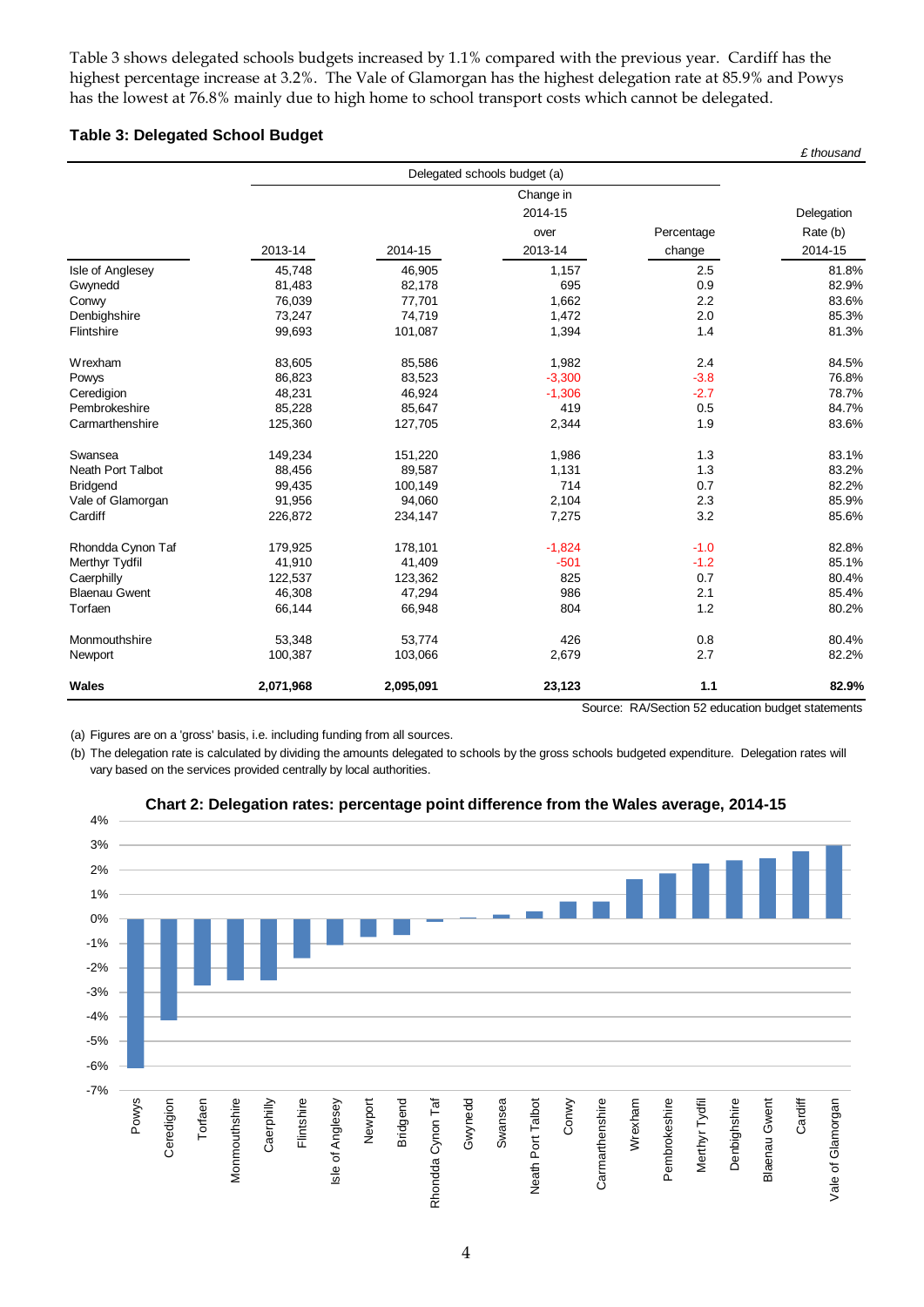Over the past decade the proportion of budget delegated to schools has varied at around 75% to 81%. This figure increased to 82% in 2013-14 and to 83% in 2014-15. This is in the context of a commitment by the Education and Skills Minister for Local Authorities to delegate 85% of all school funding directly to schools.



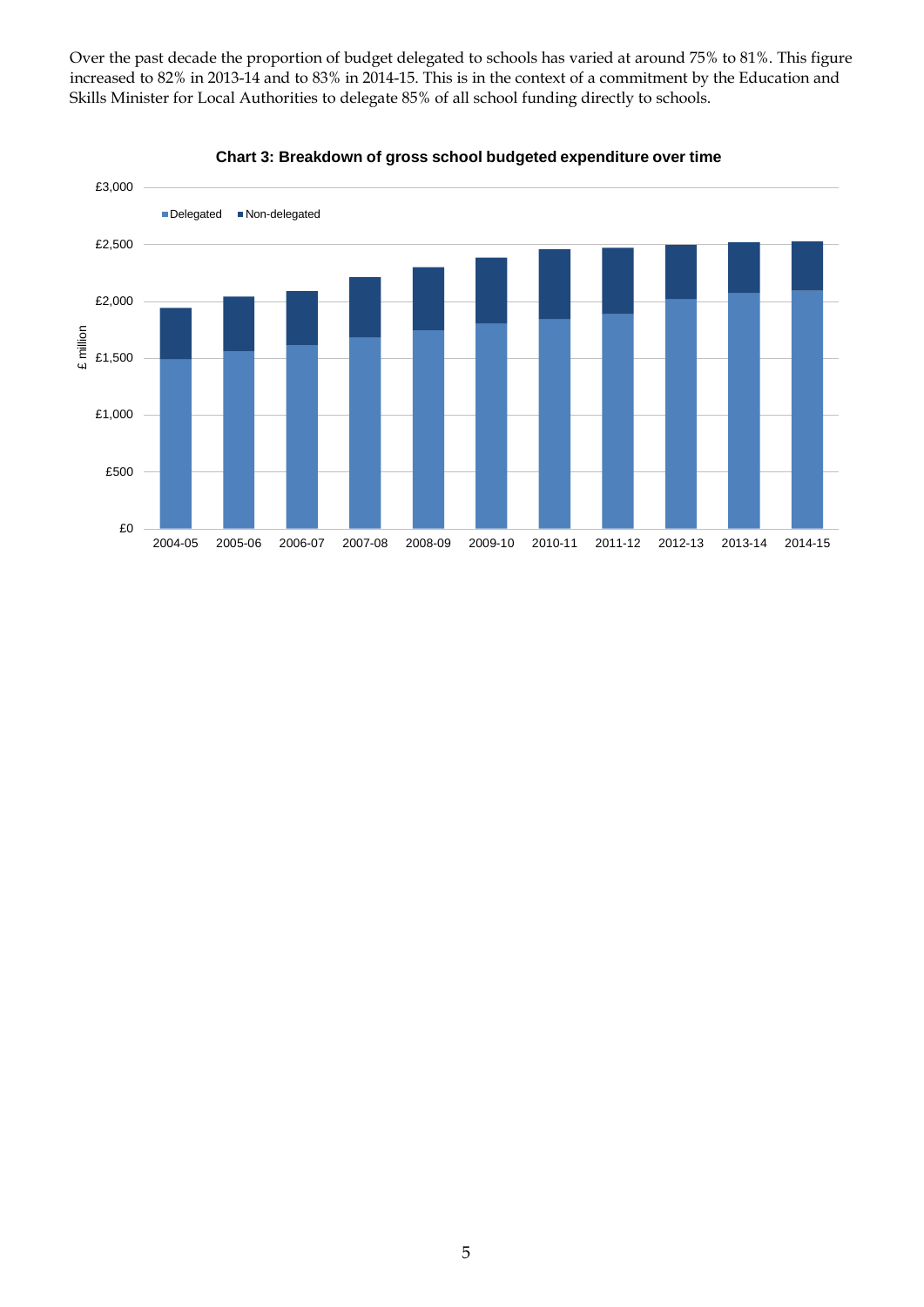Table 4 shows budgeted expenditure per pupil on centrally funded schools services. The Vale of Glamorgan retains the least amount of funding centrally at £726 per pupil whilst Powys retains the most at £1,364 per pupil.

#### **Table 4: Centrally funded schools budgets, 2014-15 (a)**

|                      |                                        |                               |                     |                            |                                                            |                                 |                       |                                                    |                                |                         |                        | £ per pupil                                       |                                                          |
|----------------------|----------------------------------------|-------------------------------|---------------------|----------------------------|------------------------------------------------------------|---------------------------------|-----------------------|----------------------------------------------------|--------------------------------|-------------------------|------------------------|---------------------------------------------------|----------------------------------------------------------|
|                      |                                        |                               | Schools budget      |                            |                                                            |                                 |                       | <b>LEA</b> budget                                  |                                |                         |                        |                                                   | Memo:                                                    |
|                      | Special<br>educational<br>needs<br>(b) | Inter authority<br>recoupment | Staff               | Other<br>schools<br>budget | Capital<br>expenditure<br>charged to<br>revenue<br>account | Special<br>educational<br>needs | School<br>improvement | Access to<br>education<br>(excluding<br>transport) | Home to<br>school<br>transport | Strategic<br>management | Other<br>LEA<br>budget | Total<br>centrally<br>funded<br>schools<br>budget | Centrally<br>funded<br>schools<br>budget<br>(£ thousand) |
| Isle of Anglesey     | 221                                    | 44                            | $\overline{1}$      | 288                        | $\mathbf 0$                                                | 146                             | 84                    | 59                                                 | 220                            | 61                      | $\mathbf 0$            | 1,124                                             | 10,420                                                   |
| Gwynedd              | 183                                    | $\overline{7}$                | 5                   | 193                        | 72                                                         | 24                              | 80                    | 59                                                 | 225                            | 179                     | $\Omega$               | 1,027                                             | 16,901                                                   |
| Conwy                | 99                                     | 16                            | 3                   | 298                        | $\mathbf 0$                                                | 47                              | 74                    | 37                                                 | 299                            | 114                     | $\mathbf 0$            | 986                                               | 15,256                                                   |
| Denbighshire         | 165                                    | $-111$                        | 22                  | 144                        | $\mathbf 0$                                                | 35                              | 100                   | 153                                                | 246                            | 92                      | $\mathbf 0$            | 846                                               | 12,892                                                   |
| Flintshire           | 256                                    | 110                           | $\mathbf 0$         | 101                        | 25                                                         | 38                              | 97                    | 55                                                 | 225                            | 110                     | $\mathbf{0}$           | 1,015                                             | 23,282                                                   |
| Wrexham              | 107                                    | 60                            | 28                  | 246                        | 0                                                          | 6                               | 43                    | 34                                                 | 198                            | 121                     | 0                      | 843                                               | 15,695                                                   |
| Powys                | 239                                    | $-19$                         | 3                   | 284                        | 16                                                         | $\overline{7}$                  | 62                    | 27                                                 | 517                            | 230                     | $\mathbf 0$            | 1,364                                             | 25,239                                                   |
| Ceredigion           | 283                                    | $-39$                         | $\Omega$            | 195                        | $\mathbf 0$                                                | 44                              | 134                   | 80                                                 | 447                            | 194                     | $\Omega$               | 1,339                                             | 12,664                                                   |
| Pembrokeshire        | 95                                     | 46                            |                     | 101                        | $\Omega$                                                   | 52                              | 58                    | 49                                                 | 303                            | 165                     | $\mathbf 0$            | 871                                               | 15,418                                                   |
| Carmarthenshire      | 114                                    | $\overline{7}$                |                     | 161                        | $\Omega$                                                   | 69                              | 78                    | 32                                                 | 297                            | 174                     | $\Omega$               | 934                                               | 25,053                                                   |
| Swansea              | 263                                    | 18                            | 29                  | 191                        | 0                                                          | 42                              | 42                    | 100                                                | 197                            | 35                      | $\mathbf 0$            | 917                                               | 30,838                                                   |
| Neath Port Talbot    | 64                                     | 24                            | 3                   | 249                        | $\mathbf 0$                                                | 96                              | 60                    | 95                                                 | 274                            | 52                      | 12                     | 930                                               | 18,087                                                   |
| <b>Bridgend</b>      | 217                                    | $-18$                         | 9                   | 194                        | 78                                                         | 61                              | 41                    | 61                                                 | 208                            | 107                     | $\mathbf 0$            | 959                                               | 21,645                                                   |
| Vale of Glamorgan    | 193                                    | $-96$                         | 0                   | 200                        | 27                                                         | 36                              | 52                    | 83                                                 | 146                            | 86                      | $\mathbf 0$            | 726                                               | 15,460                                                   |
| Cardiff              | 102                                    | 52                            | $\overline{4}$      | 135                        | $\mathbf 0$                                                | 14                              | 50                    | 208                                                | 126                            | 93                      | $\mathbf 0$            | 785                                               | 39,256                                                   |
| Rhondda Cynon Taf    | 146                                    | 57                            | 5                   | 138                        | $\pmb{0}$                                                  | 38                              | 16                    | 140                                                | 270                            | 135                     | 5                      | 951                                               | 37,042                                                   |
| Merthyr Tydfil       | 152                                    | 33                            | 8                   | 53                         | $\Omega$                                                   | 51                              | 46                    | 66                                                 | 196                            | 244                     | $\overline{2}$         | 850                                               | 7,225                                                    |
| Caerphilly           | 236                                    | 59                            | 27                  | 244                        | $\Omega$                                                   | 51                              | 76                    | 33                                                 | 203                            | 163                     | $\mathbf 0$            | 1,091                                             | 30,112                                                   |
| <b>Blaenau Gwent</b> | 241                                    | $-9$                          | $\overline{1}$      | 52                         | 13                                                         | 79                              | 102                   | 102                                                | 191                            | 137                     | -0                     | 910                                               | 8,109                                                    |
| Torfaen              | 69                                     | 36                            | 8                   | 358                        | $\mathbf 0$                                                | 41                              | 100                   | 135                                                | 174                            | 213                     | $\mathbf 0$            | 1,134                                             | 16,556                                                   |
| Monmouthshire        | 177                                    | 39                            | $\mathbf 0$         | 277                        | 0                                                          | 21                              | 55                    | 34                                                 | 331                            | 227                     | $\mathbf 0$            | 1,161                                             | 13,133                                                   |
| Newport              | 168                                    | 114                           | $\mathsf{O}\xspace$ | 270                        | $\mathbf 0$                                                | 16                              | $\overline{4}$        | 160                                                | 152                            | 67                      | $\mathbf 0$            | 951                                               | 22,384                                                   |
| Wales                | 168                                    | 26                            | 8                   | 193                        | 10                                                         | 42                              | 59                    | 93                                                 | 234                            | 125                     | $\mathbf{1}$           | 960                                               | 432,669                                                  |
| Minimum              | 64                                     | $-111$                        | $\mathbf 0$         | 52                         | $\mathbf 0$                                                | 6                               | $\overline{4}$        | 27                                                 | 126                            | 35                      | -0                     | 726                                               |                                                          |
| Maximum              | 283                                    | 114                           | 29                  | 358                        | 78                                                         | 146                             | 134                   | 208                                                | 517                            | 244                     | 12                     | 1,364                                             |                                                          |

Source: RA/Section 52 education budget statements

(a) Schools expenditure covers all elements of local education authority spending that relate to school provision. Figures are on a 'gross' basis, i.e. including funding from all sources.

(b) Figures include the cost of educating pupils with statements of special educational needs who are educated out of county. Expenditure on pupil referral units is included, however the pupil numbers are not included in t calculation of 'spend per pupil' as they are not available from the section 52 return. Please see notes for definitions.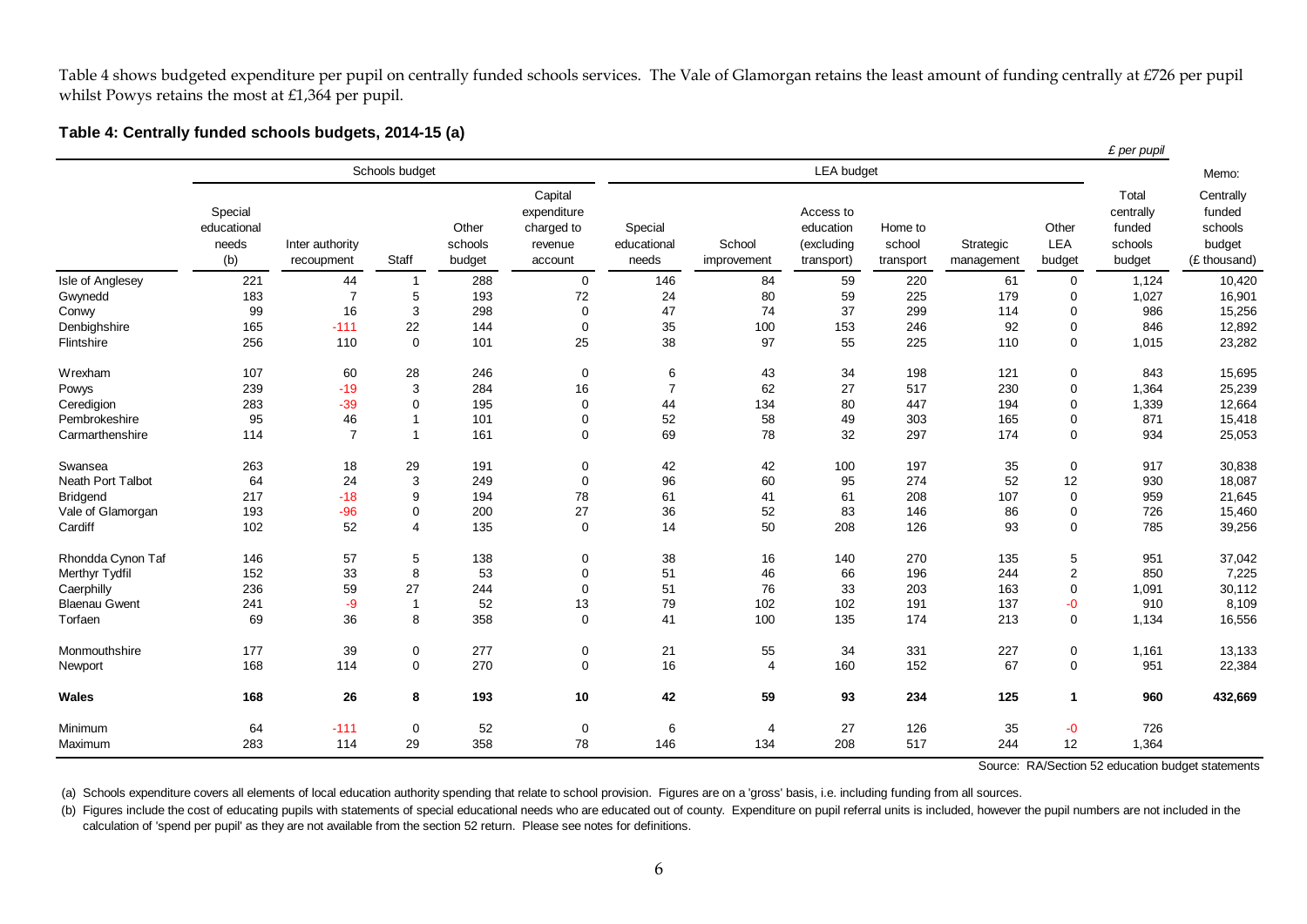Table 5 shows the total gross schools budgeted expenditure per pupil. Ceredigion has the highest spend per pupil at £6,302 whilst the Vale of Glamorgan has the lowest at £5,145. Torfaen has the highest increase in spend per pupil over the previous year of 3.1%. Ceredigion has a decrease of 2.9%.

|                      |             |         |             |                          |         |                       |                                              |             |         | £ per pupil                        |
|----------------------|-------------|---------|-------------|--------------------------|---------|-----------------------|----------------------------------------------|-------------|---------|------------------------------------|
|                      |             |         |             | Delegated schools budget |         |                       |                                              |             |         | Gross schools budgeted expenditure |
|                      |             |         |             |                          |         | (b)                   |                                              |             |         |                                    |
|                      | Nursery     | Primary | Middle      | Secondary                | Special | All<br>sectors<br>(b) | Centrally<br>funded<br>schools<br>budget (b) | 2013-14     | 2014-15 | Percentage<br>change               |
| Isle of Anglesey     | $\mathbf 0$ | 4,869   | $\mathbf 0$ | 5,049                    | 17,271  | 5,060                 | 1,124                                        | $6,039$ (r) | 6,184   | 2.4                                |
| Gwynedd              | 0           | 4,678   | 0           | 5,165                    | 18,094  | 4,992                 | 1,027                                        | 5,970       | 6,019   | 0.8                                |
| Conwy                | $\mathbf 0$ | 4,615   | 0           | 5,126                    | 19,290  | 5,023                 | 986                                          | 5,951       | 6,010   | 1.0                                |
| Denbighshire         | $\mathbf 0$ | 4,347   | 4,588       | 4,980                    | 20,531  | 4,903                 | 846                                          | 5,711       | 5,749   | 0.7                                |
| Flintshire           | 13,191      | 4,083   | 0           | 4,548                    | 15,669  | 4,409                 | 1,015                                        | 5,398       | 5,424   | 0.5                                |
| Wrexham              | 8,618       | 4,113   | 0           | 5,086                    | 13,518  | 4,597                 | 843                                          | 5,482       | 5,440   | $-0.8$                             |
| Powys                | 0           | 4,138   | 5,623       | 4,418                    | 18,772  | 4,515                 | 1,364                                        | 5,994       | 5,880   | $-1.9$                             |
| Ceredigion           | $\mathbf 0$ | 4,561   | 5,173       | 5,398                    | 0( c)   | 4,962                 | 1,339                                        | 6,489       | 6,302   | $-2.9$                             |
| Pembrokeshire        | $\Omega$    | 4,614   | 0           | 4,846                    | 21,036  | 4,840                 | 871                                          | 5,768       | 5,712   | $-1.0$                             |
| Carmarthenshire      | 4,829       | 4,346   | 0           | 5,071                    | 25,372  | 4,760                 | 934                                          | 5,676       | 5,693   | 0.3                                |
| Swansea              | 0           | 4,108   | 0           | 4,879                    | 19.084  | 4,497                 | 917                                          | 5,367       | 5,414   | 0.9                                |
| Neath Port Talbot    | $\mathbf 0$ | 4,140   | 0           | 4,857                    | 19,850  | 4,606                 | 930                                          | 5,540       | 5,536   | $-0.1$                             |
| <b>Bridgend</b>      | 3,735       | 3,923   | 0           | 4,547                    | 20,245  | 4,436                 | 959                                          | 5,463       | 5,395   | $-1.2$                             |
| Vale of Glamorgan    | 6,683       | 3,928   | 0           | 4,472                    | 23,712  | 4,419                 | 726                                          | 5,129       | 5,145   | 0.3                                |
| Cardiff              | 8,962       | 4,147   | 0           | 4,996                    | 21,303  | 4,683                 | 785                                          | 5,504       | 5,468   | $-0.6$                             |
| Rhondda Cynon Taf    | 8,978       | 4,066   | 6,027       | 4,889                    | 15,432  | 4,572                 | 951                                          | 5,561       | 5,523   | $-0.7$                             |
| Merthyr Tydfil       | 5,622       | 4,390   | 0           | 5,095                    | 17,283  | 4,872                 | 850                                          | 5,605       | 5,722   | 2.1                                |
| Caerphilly           | 0           | 4,105   | 0           | 4,742                    | 25,267  | 4,471                 | 1,091                                        | 5,438       | 5,563   | 2.3                                |
| <b>Blaenau Gwent</b> | $\mathbf 0$ | 5,053   | 5,047       | 5,260                    | 23,884  | 5,306                 | 910                                          | 6,152       | 6,216   | 1.0                                |
| Torfaen              | 8,258       | 4,247   | 0           | 4,711                    | 21,571  | 4,585                 | 1,134                                        | 5,547       | 5,719   | 3.1                                |
| Monmouthshire        | $\mathbf 0$ | 4,256   | $\pmb{0}$   | 4,987                    | 53,225  | 4,754                 | 1,161                                        | 5,768       | 5,915   | 2.6                                |
| Newport              | 7,087       | 4,084   | $\mathbf 0$ | 4,497                    | 22,264  | 4,380                 | 951                                          | 5,291       | 5,331   | 0.8                                |
| Wales                | 7,263       | 4,226   | 5,194       | 4,847                    | 19,758  | 4,647                 | 960                                          | $5,594$ (r) | 5,607   | 0.2                                |
| Minimum              | $\mathbf 0$ | 3,923   | 0           | 4,418                    | $0$ (c) | 4,380                 | 726                                          | 5,129       | 5,145   | $-2.9$                             |
| Maximum              | 13,191      | 5,053   | 6,027       | 5,398                    | 53,225  | 5,306                 | 1,364                                        | 6,489       | 6,302   | 3.1                                |

**Table 5: Total gross schools budgeted expenditure per pupil, 2014-15 (a)**

Source: RA/Section 52 education budget statements

(a) Figures are on a 'gross' basis, i.e. including funding from all sources.

(b) The £ per pupil figures shown here are an average across all sectors.

(c) There are no special schools within Ceredigion, although the LA has classes within mainstream education which cater for pupils with statements of special educational needs.

(r) Revised.



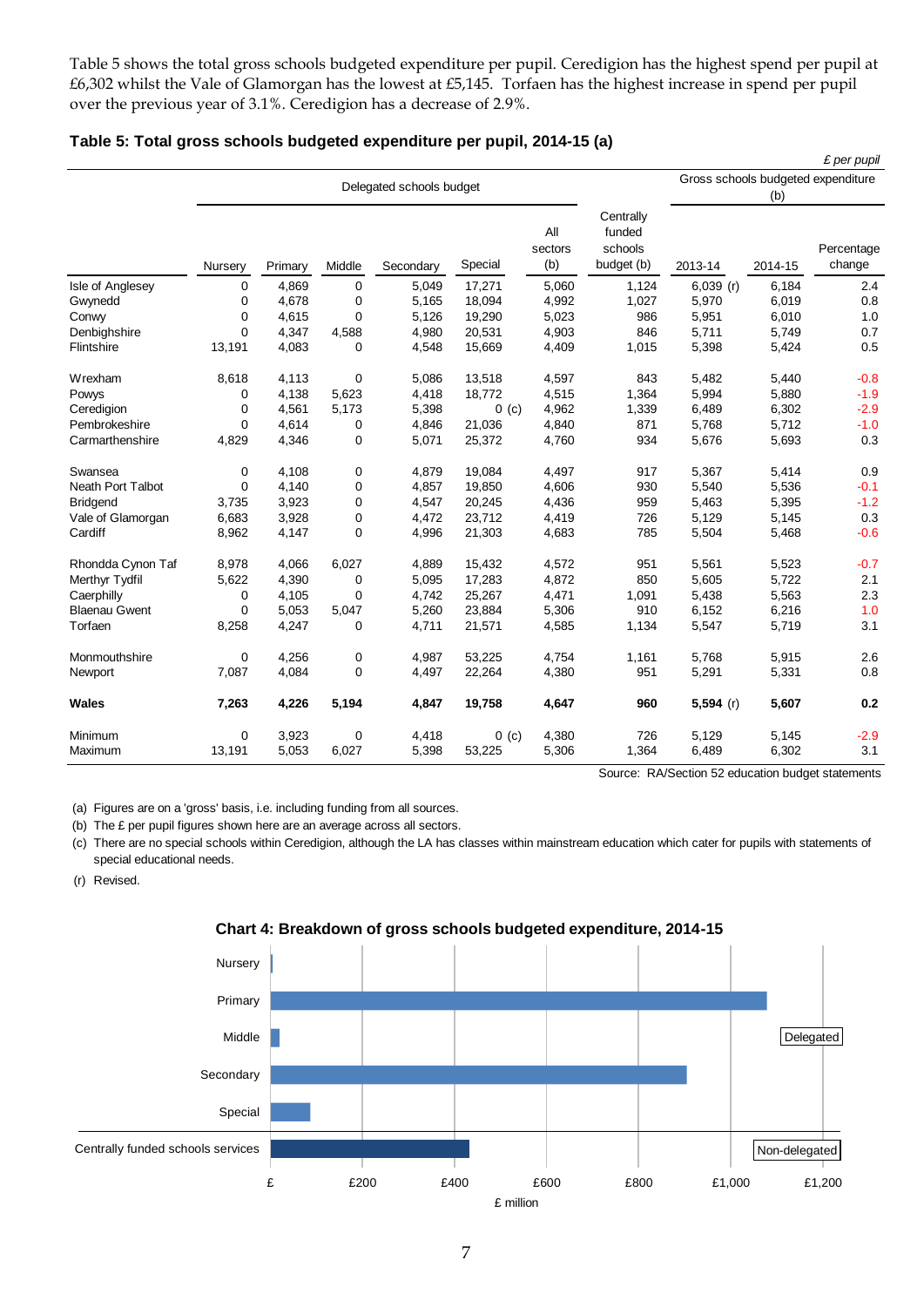# **Technical notes on Budgeted Expenditure on Schools**

#### **Data sources**

Budget returns for education spending are required by section 52 of the Schools Standards and Framework Act 1998. Authorities' Section 52 returns and Revenue Account (RA) forms have been used to determine overall changes in local authority budgets, changes in education budgets and amounts delegated to schools.

The numbers of pupils used for the calculations are based on full-time equivalent pupil numbers in nursery, primary, secondary and special schools, as shown in S52 Part 1 returns, i.e. the pupil numbers on which Local Authorities (LAs) based their budgets.

#### **Policy Context**

The gross schools budgeted expenditure is made up of the delegated schools budget, the schools budget and the LEA budget and includes funding from all sources. In 2012-13, the Minister for Education and Skills made a commitment for Local Authorities to delegate 85% of all school funding directly to schools by 2014-15. The Minister also made a commitment to increase net delegated school budgets every year by 1% above the block grant received from the UK Government.

#### **Definitions**

#### **Sources of funding**

Local authority budgets for education services are funded mainly from shares of revenue support grant, council tax and redistributed non-domestic rates. In addition, funding is provided through specific grants provided by the Welsh Government, including grants for post-16 provision in schools. The grant for post-16 provision in schools forms part of core funding for schools and is part of a local authority's schools budget.

The provisions of the Education Act 2002 brought into force for financial year 2004-05 through the "LEA Budget, Schools Budget and Individual Schools Budget (Wales) Regulations 2003" require local authorities to allocate expenditure to 3 budgets. These are: **LEA budget** (covers central LA functions involved in Additional Learning Needs; school improvement; access to education; further education and training for young persons and adults and strategic management - as set out in Schedule 1 to the 2003 Regulations), **the schools budget** (covers expenditure directly aimed at supporting schools and comprises of expenditure on services for which the LA retains funding centrally, such as: Additional Learning Needs services, school meals and milk and the **Individual Schools Budget** or funding delegated to schools.

To focus comparisons, non-school expenditure such as further education and training for young persons and adults, youth service and home to college transport have been excluded throughout.

#### **Comparison with England**

In January 2012 we published a [statistical article](http://wales.gov.uk/statistics-and-research/local-authortiy-budgets-education/?lang=en) explaining why the Wales data cannot be compared with England. This situation has not changed as due to the rollout of Academies in England we continue to be unable to produce school budget data on a consistent basis. We are in continued dialogue with the Department for Education in England regarding how this can be resolved in the future.

#### **Quality**

Wales collect 100% of returns from all twenty-two unitary authorities. We publish a detailed quality [report](http://wales.gov.uk/statistics-and-research/welsh-local-government-financial-statistics/?lang=en#/statistics-and-research/welsh-local-government-financial-statistics/local-government-finance-statistics-quality-report/?lang=en) on Welsh Local Government Finance statistics.

#### **Rounding**

In tables where figures have been rounded to the nearest final digit there may be an apparent discrepancy between the sum of the constituent items and the total shown.